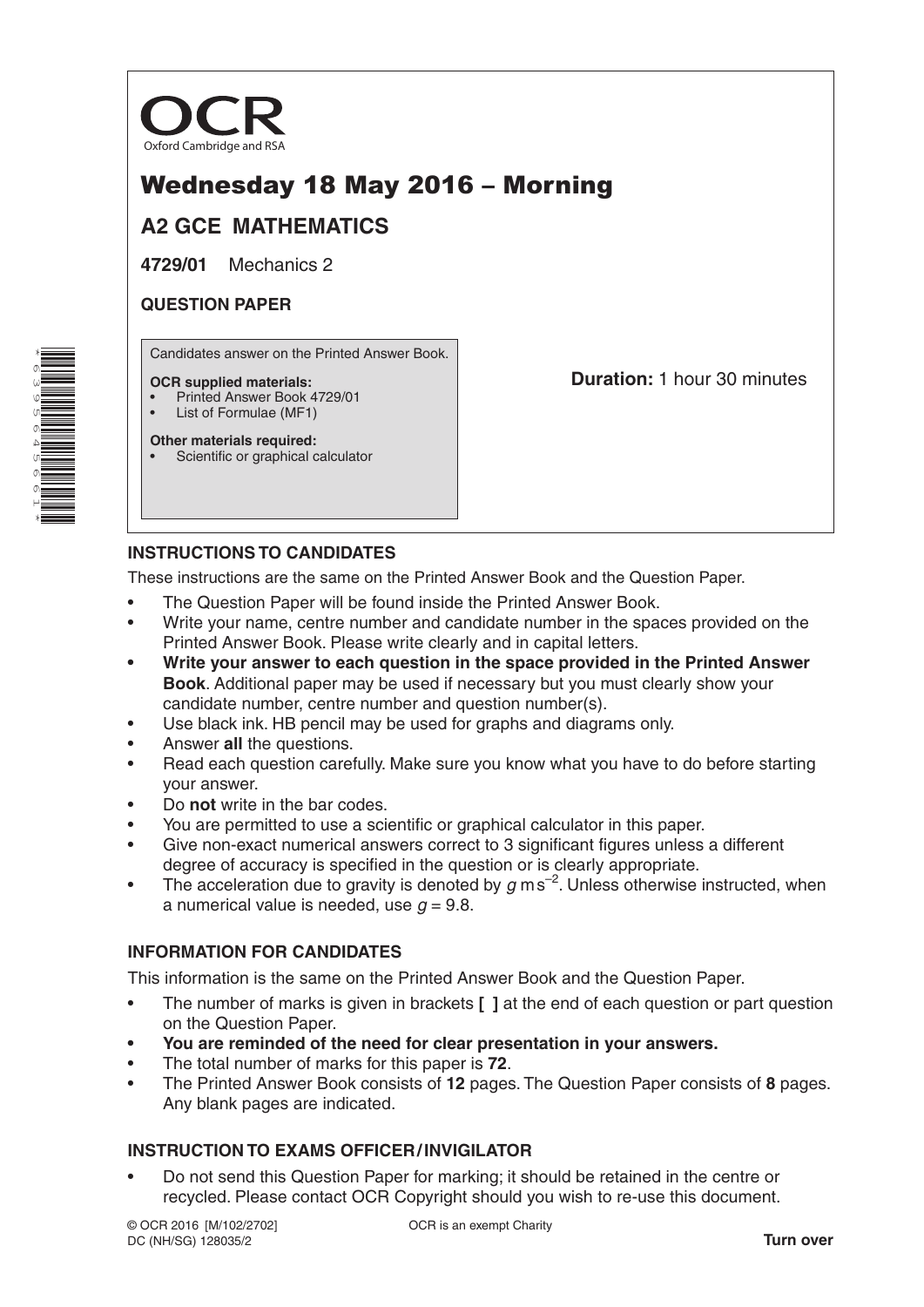#### Answer **all** the questions.

- **1**  A car of mass 1400 kg is travelling on a straight horizontal road against a constant resistance to motion of 600 N. At a certain instant the car is accelerating at  $0.3 \text{ m s}^{-2}$  and the engine of the car is working at a rate of 23 kW.
	- **(i)** Find the speed of the car at this instant. **[3]**

Subsequently the car moves up a hill inclined at  $10^{\circ}$  to the horizontal at a steady speed of  $12 \text{ ms}^{-1}$ . The resistance to motion is still a constant 600N.

- **(ii)** Calculate the power of the car's engine as it moves up the hill. **[3]**
- **2**  *A* and *B* are two points on a line of greatest slope of a plane inclined at 55° to the horizontal. *A* is below the level of *B* and  $AB = 4$  m. A particle *P* of mass 2.5 kg is projected up the plane from *A* towards *B* and the speed of *P* at *B* is 6.7ms<sup>-1</sup>. The coefficient of friction between the plane and *P* is 0.15. Find
	- **(i)** the work done against the frictional force as *P* moves from *A* to *B*, **[3]**
	- **(ii)** the initial speed of *P* at *A*.  $[4]$

**3**





A uniform lamina *ABDC* is bounded by two semicircular arcs *AB* and *CD*, each with centre *O* and of radii 3*a*  and *a* respectively, and two straight edges, *AC* and *DB*, which lie on the line *AOB* (see Fig. 1).

**(i)** Show that the distance of the centre of mass of the lamina from *O* is  $\frac{1}{3}$ 13*a*  $\frac{5a}{\pi}$ . [5]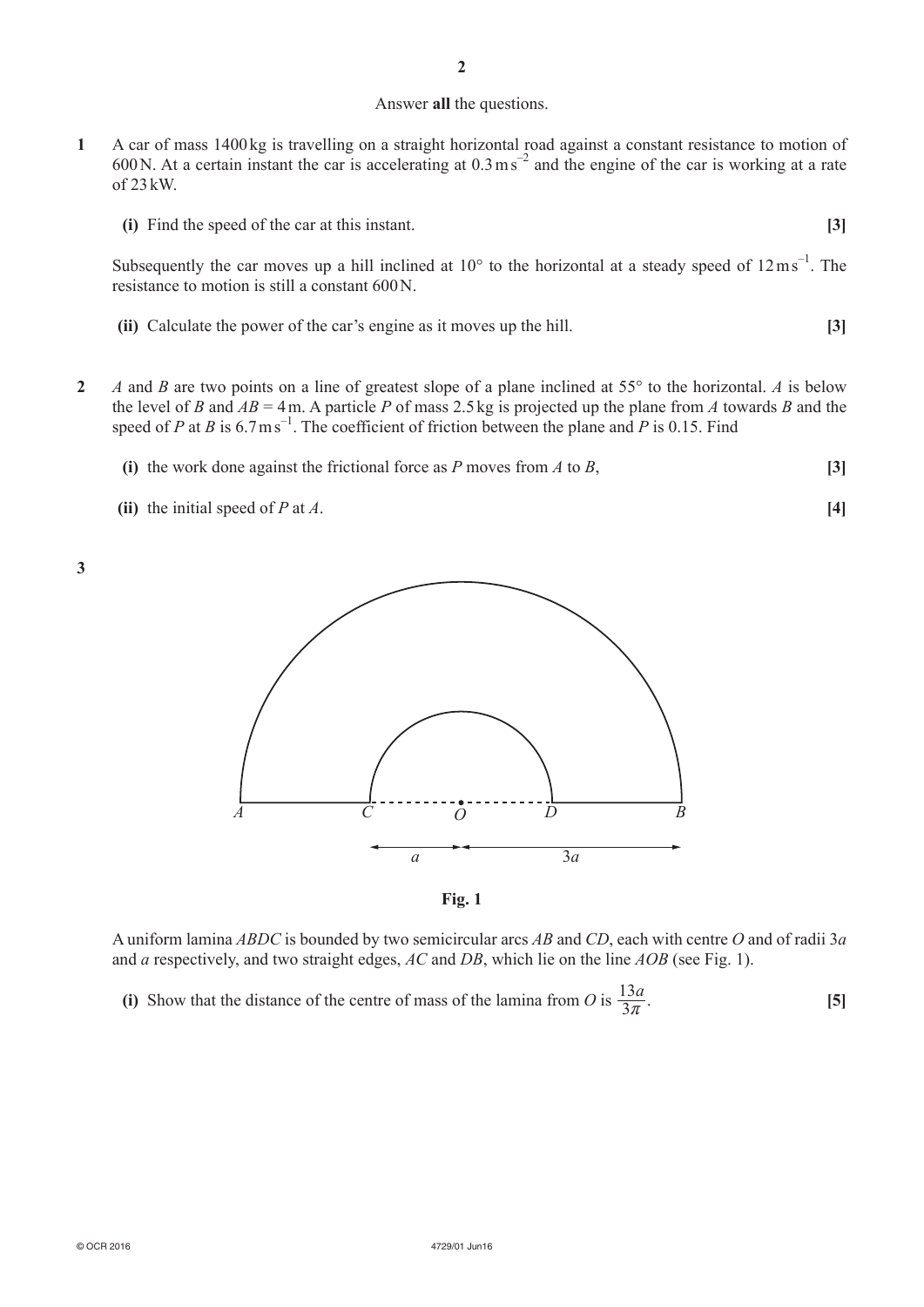



The lamina has mass 3 kg and is freely pivoted to a fixed point at *A*. The lamina is held in equilibrium with *AB* vertical by means of a light string attached to *B*. The string lies in the same plane as the lamina and is at an angle of 40° below the horizontal (see Fig. 2).

| (ii) Calculate the tension in the string. |  |
|-------------------------------------------|--|
|-------------------------------------------|--|

**(iii)** Find the direction of the force acting on the lamina at *A*. [4]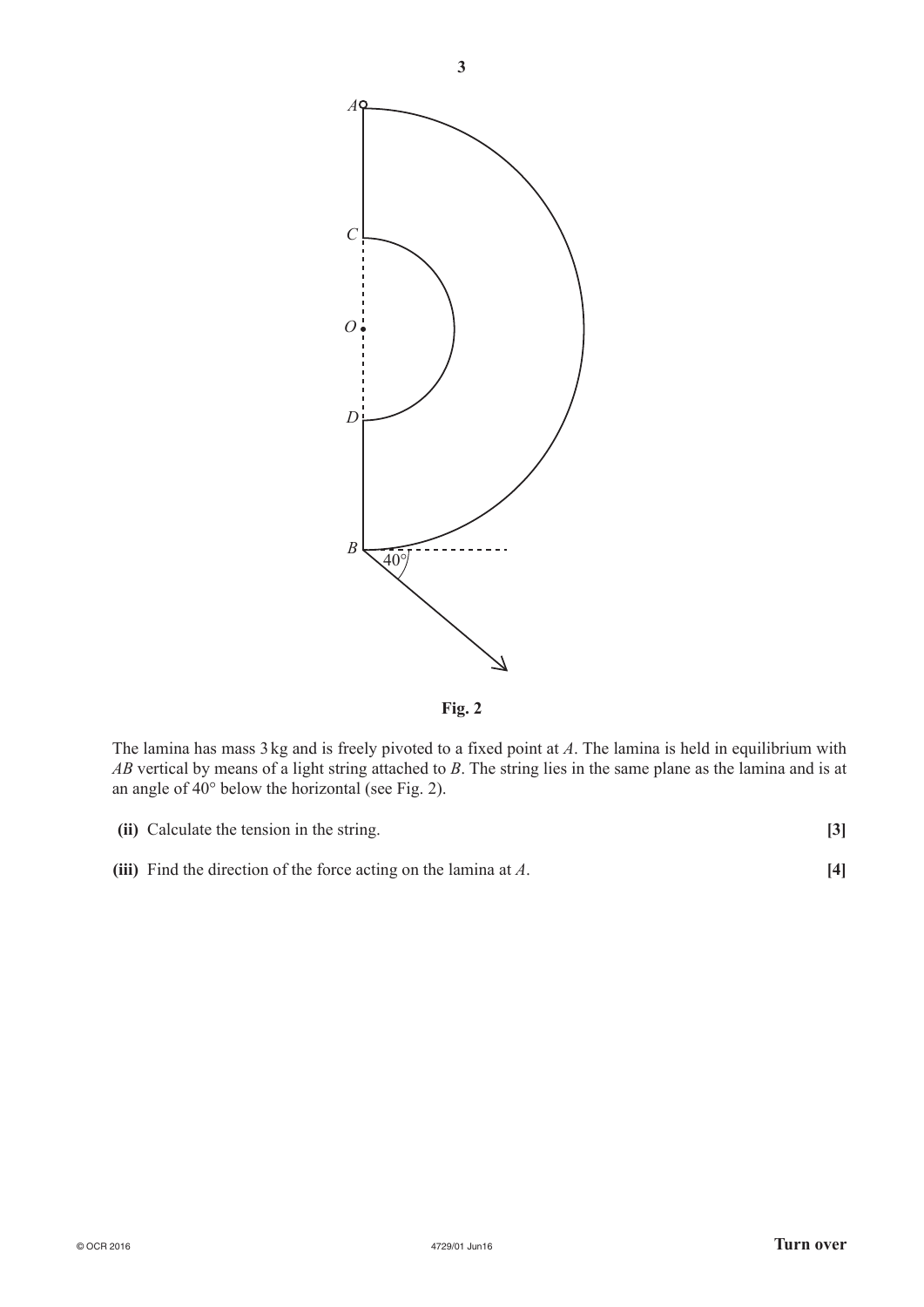

A smooth solid cone of semi-vertical angle 60° is fixed to the ground with its axis vertical. A particle *P* of mass *m* is attached to one end of a light inextensible string of length *a*. The other end of the string is attached to a fixed point vertically above the vertex of the cone. *P* rotates in a horizontal circle on the surface of the cone with constant angular velocity  $\omega$ . The string is inclined to the downward vertical at an angle of 30 $^{\circ}$  (see diagram).

- **(i)** Show that the magnitude of the contact force between the cone and the particle is  $\frac{1}{6}m(2\sqrt{3}g 3a\omega^2)$ . **[6]**
	- **(ii)** Given that  $a = 0.5$ m and  $m = 3.5$  kg, find, in either order, the greatest speed for which the particle remains in contact with the cone and the corresponding tension in the string. **[3]**
- **5**  A uniform ladder *AB,* of weight *W* and length 2*a*, rests with the end *A* in contact with rough horizontal ground and the end *B* resting against a smooth vertical wall. The ladder is inclined at an angle  $\theta$  to the horizontal, where  $\sin \theta = \frac{12}{13}$ . A man of weight 6*W* is standing on the ladder at a distance *x* from *A* and the system is in equilibrium.
- (i) Show that the magnitude of the frictional force exerted by the ground on the ladder is  $\frac{5W}{24}(1+\frac{6}{6})$  $\left(1+\frac{6x}{a}\right)$ . **[5]**

The coefficient of friction between the ladder and the ground is  $\frac{1}{3}$ .

**(ii)** Find, in terms of *a*, the greatest value of *x* for which the system is in equilibrium. **[3]** 

The bottom of the ladder *A* is moved closer to the wall so that the ladder is now inclined at an angle  $\alpha$  to the horizontal. The man of weight 6*W* can now stand at the top of the ladder *B* without the ladder slipping.

**(iii)** Find the least possible value of tan  $\alpha$ . **[3]**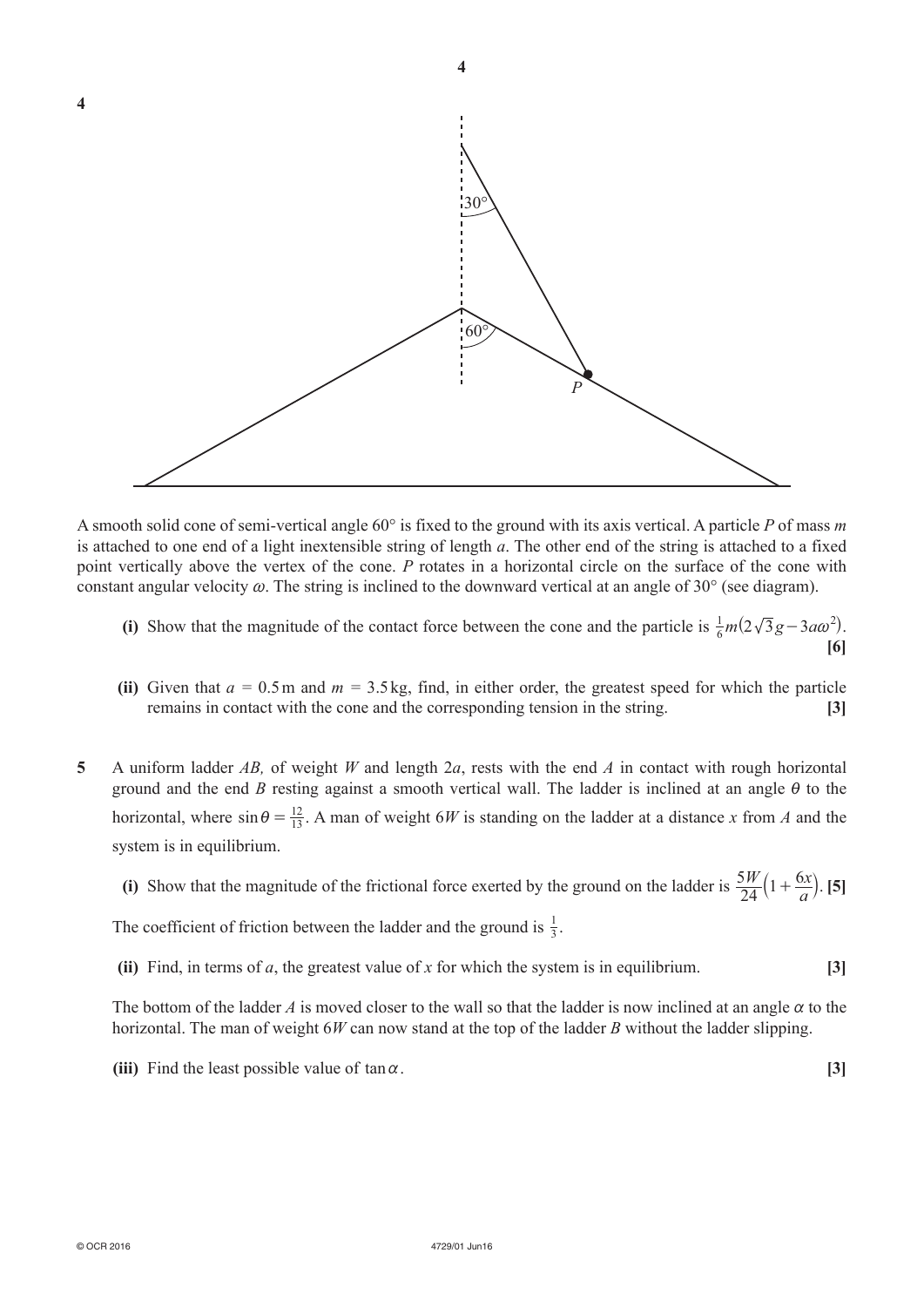- **6**  The masses of two particles *A* and *B* are 4 kg and 3kg respectively. The particles are moving towards each other along a straight line on a smooth horizontal surface. A has speed  $8 \text{ m s}^{-1}$  and B has speed  $10 \text{ m s}^{-1}$ before they collide. The kinetic energy lost due to the collision is 121.5J.
	- **(i)** Find the speed and direction of motion of each particle after the collision. **[8]**
	- **(ii)** Find the coefficient of restitution between *A* and *B*. **[2]**



A particle P is projected with speed  $32 \text{ m s}^{-1}$  at an angle of elevation  $\alpha$ , where  $\sin \alpha = \frac{3}{5}$ , from a point A on horizontal ground. At the same instant a particle  $Q$  is projected with speed  $20 \text{ m s}^{-1}$  at an angle of elevation  $\beta$ , where sin  $\beta = \frac{24}{25}$ , from a point *B* on the same horizontal ground. The particles move freely under gravity in the same vertical plane and collide with each other at the point *C* at the instant when they are travelling horizontally (see diagram).

**(i)** Calculate the height of *C* above the ground and the distance *AB*.  $[4]$ 

Immediately after the collision *P* falls vertically. *P* hits the ground and rebounds vertically upwards, coming to instantaneous rest at a height 5m above the ground.

**(ii)** Given that the mass of *P* is 3kg, find the magnitude and direction of the impulse exerted on *P* by the ground. **[4]**

The coefficient of restitution between the two particles is  $\frac{1}{2}$ .

**(iii)** Find the distance of *Q* from *C* at the instant when *Q* is travelling in a direction of  $25^{\circ}$  below the horizontal. **[9]**

#### **END OF QUESTION PAPER**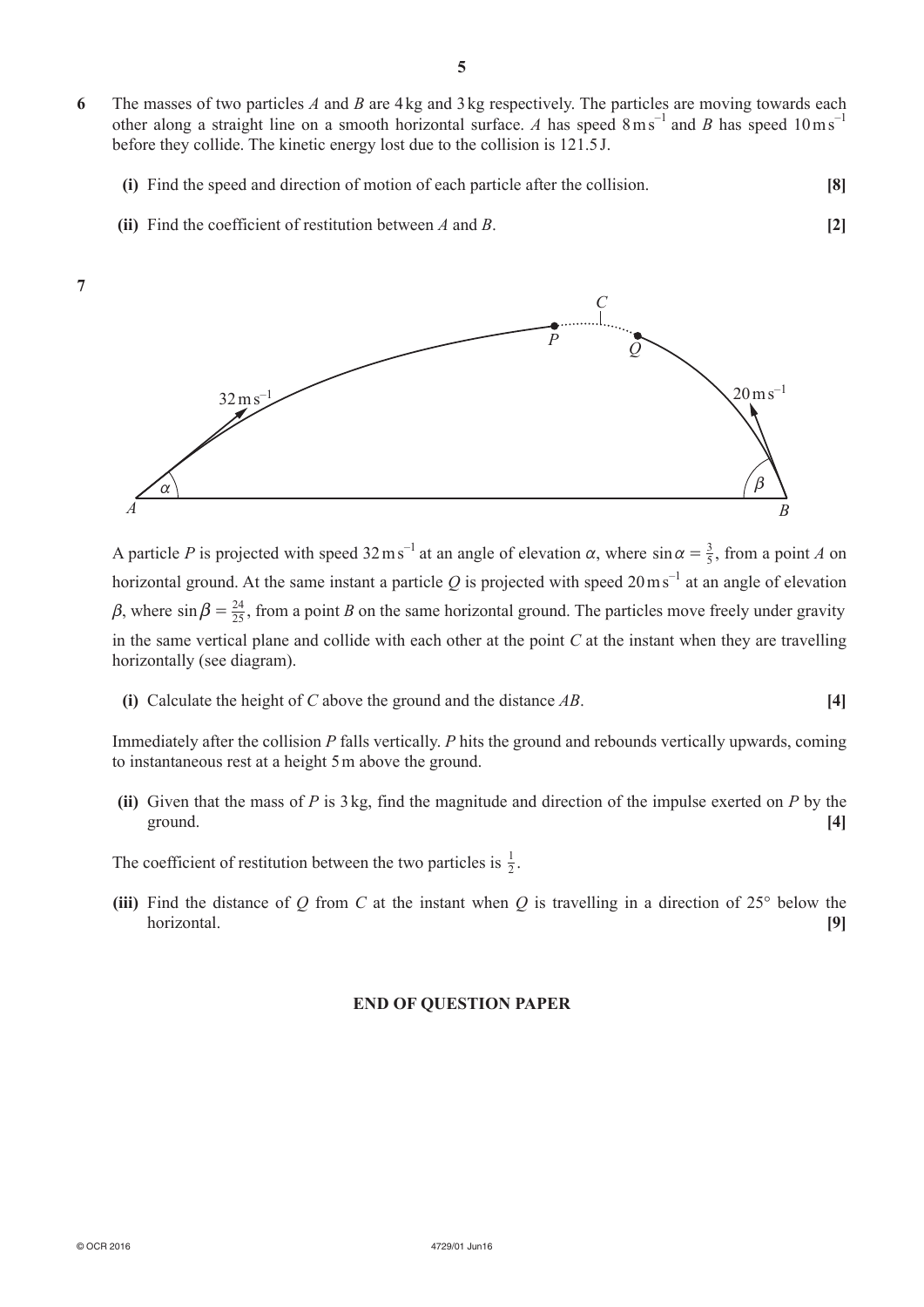### **BLANK PAGE**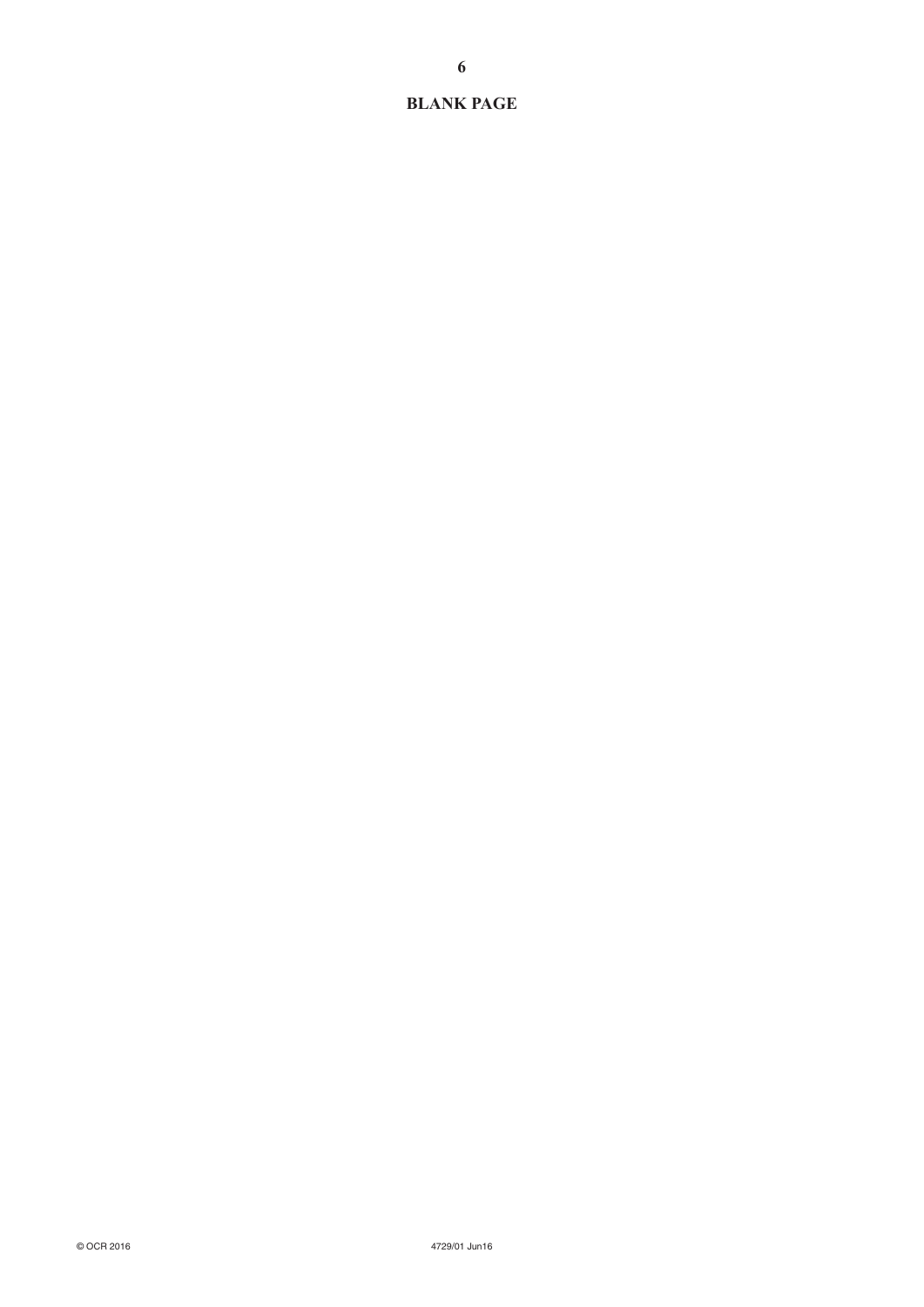### **BLANK PAGE**